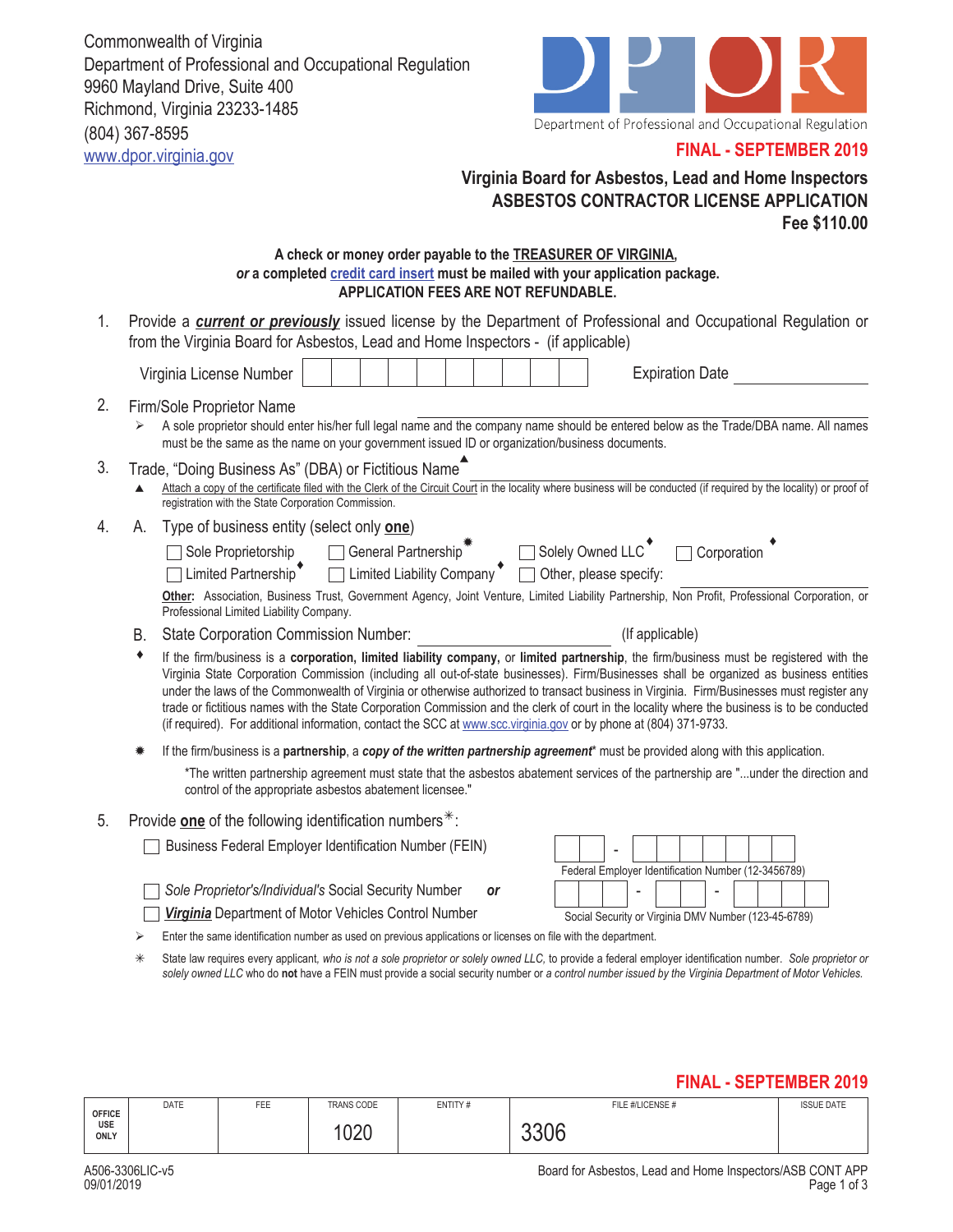# **FINAL - SEPTEMBER 2019**

| 6.  | Mailing Address (PO Box accepted)<br>The mailing address will be<br>printed on the license.<br>Street Address (PO Box not accepted)<br>PHYSICAL ADDRESS REQUIRED                                                                                                                                                                                                                |                                                                     |      |                                                                                                            |                     |                                                                                                                                                                                                                                                                                              |               |  |  |
|-----|---------------------------------------------------------------------------------------------------------------------------------------------------------------------------------------------------------------------------------------------------------------------------------------------------------------------------------------------------------------------------------|---------------------------------------------------------------------|------|------------------------------------------------------------------------------------------------------------|---------------------|----------------------------------------------------------------------------------------------------------------------------------------------------------------------------------------------------------------------------------------------------------------------------------------------|---------------|--|--|
| 7.  |                                                                                                                                                                                                                                                                                                                                                                                 |                                                                     |      | City<br>Zip Code<br>State<br>Check here if Street Address is the same as the Mailing Address listed above. |                     |                                                                                                                                                                                                                                                                                              |               |  |  |
|     |                                                                                                                                                                                                                                                                                                                                                                                 |                                                                     | City |                                                                                                            |                     | State                                                                                                                                                                                                                                                                                        | Zip Code      |  |  |
| 8.  | <b>Contact Numbers</b>                                                                                                                                                                                                                                                                                                                                                          | <b>Primary Telephone</b>                                            |      |                                                                                                            | Alternate Telephone | Fax                                                                                                                                                                                                                                                                                          |               |  |  |
| 9.  | <b>Email Address</b>                                                                                                                                                                                                                                                                                                                                                            |                                                                     |      |                                                                                                            |                     |                                                                                                                                                                                                                                                                                              |               |  |  |
| 10. | Email address is considered a public record and will be disclosed upon request from a third party.<br>Does the firm hold a current Virginia Contractor license with an Asbestos Contracting (ASB) specialty *?<br>No<br>If no, what is the status of obtaining this license:<br>Yes<br>If yes, provide the following:<br>VA Contractor License No.<br>Exp. Date<br>2<br>7<br>А. |                                                                     |      |                                                                                                            |                     |                                                                                                                                                                                                                                                                                              |               |  |  |
|     | В.                                                                                                                                                                                                                                                                                                                                                                              | Name of the Qualified Individual (QI) listed for the ASB specialty: |      |                                                                                                            |                     |                                                                                                                                                                                                                                                                                              |               |  |  |
|     |                                                                                                                                                                                                                                                                                                                                                                                 | QI Full Legal Name:                                                 |      |                                                                                                            |                     |                                                                                                                                                                                                                                                                                              |               |  |  |
|     | Each applicant must hold a valid Virginia Contractor license issued by the Board for Contractors, holding an Asbestos Contracting<br>(ASB) specialty in conjunction with the Asbestos Contractor license issued by the Virginia Board for Asbestos, Lead and Home<br>Inspectors.                                                                                                |                                                                     |      |                                                                                                            |                     |                                                                                                                                                                                                                                                                                              |               |  |  |
| 11. | limited liability company, or officers of a corporation):                                                                                                                                                                                                                                                                                                                       |                                                                     |      |                                                                                                            |                     | List all of the firm's owners, officers, managers, members or directors (sole proprietor, partners of a general<br>partnership, managing partner of a limited partnership, officers/directors of an association, managers/members of a                                                       |               |  |  |
|     | Individual's First Name                                                                                                                                                                                                                                                                                                                                                         | Last Name<br>MI                                                     |      | Title                                                                                                      | Telephone No.       | Social Security No. or<br>VA DMV Control No.*                                                                                                                                                                                                                                                | Date of Birth |  |  |
|     |                                                                                                                                                                                                                                                                                                                                                                                 |                                                                     |      |                                                                                                            |                     |                                                                                                                                                                                                                                                                                              |               |  |  |
|     |                                                                                                                                                                                                                                                                                                                                                                                 |                                                                     |      |                                                                                                            |                     |                                                                                                                                                                                                                                                                                              |               |  |  |
|     |                                                                                                                                                                                                                                                                                                                                                                                 |                                                                     |      |                                                                                                            |                     |                                                                                                                                                                                                                                                                                              |               |  |  |
|     | *<br>Vehicles.                                                                                                                                                                                                                                                                                                                                                                  |                                                                     |      |                                                                                                            |                     | State law requires every applicant for a license, certificate, registration or other authorization to engage in a business, trade, profession or<br>occupation issued by the Commonwealth to provide a social security number or a control number issued by the Virginia Department of Motor |               |  |  |
| 12. | Has the firm, or any of the firm's owners, officers, managers, members or directors ever been subject to a<br>disciplinary action taken by any (including Virginia) local, state or national regulatory body?<br>No<br>Yes                                                                                                                                                      | If yes, complete the Disciplinary Action Reporting Form.            |      |                                                                                                            |                     |                                                                                                                                                                                                                                                                                              |               |  |  |
| 13. | Has the firm, or any of the firm's owners, officers, managers, members or directors ever been convicted or<br>А.<br>found guilty, regardless of the manner of adjudication, in any jurisdiction of the United States of any felony? Any<br>plea of nolo contendere shall be considered a conviction.<br>No                                                                      |                                                                     |      |                                                                                                            |                     |                                                                                                                                                                                                                                                                                              |               |  |  |
|     | Yes                                                                                                                                                                                                                                                                                                                                                                             | If yes, complete the Criminal Conviction Reporting Form.            |      |                                                                                                            |                     |                                                                                                                                                                                                                                                                                              |               |  |  |